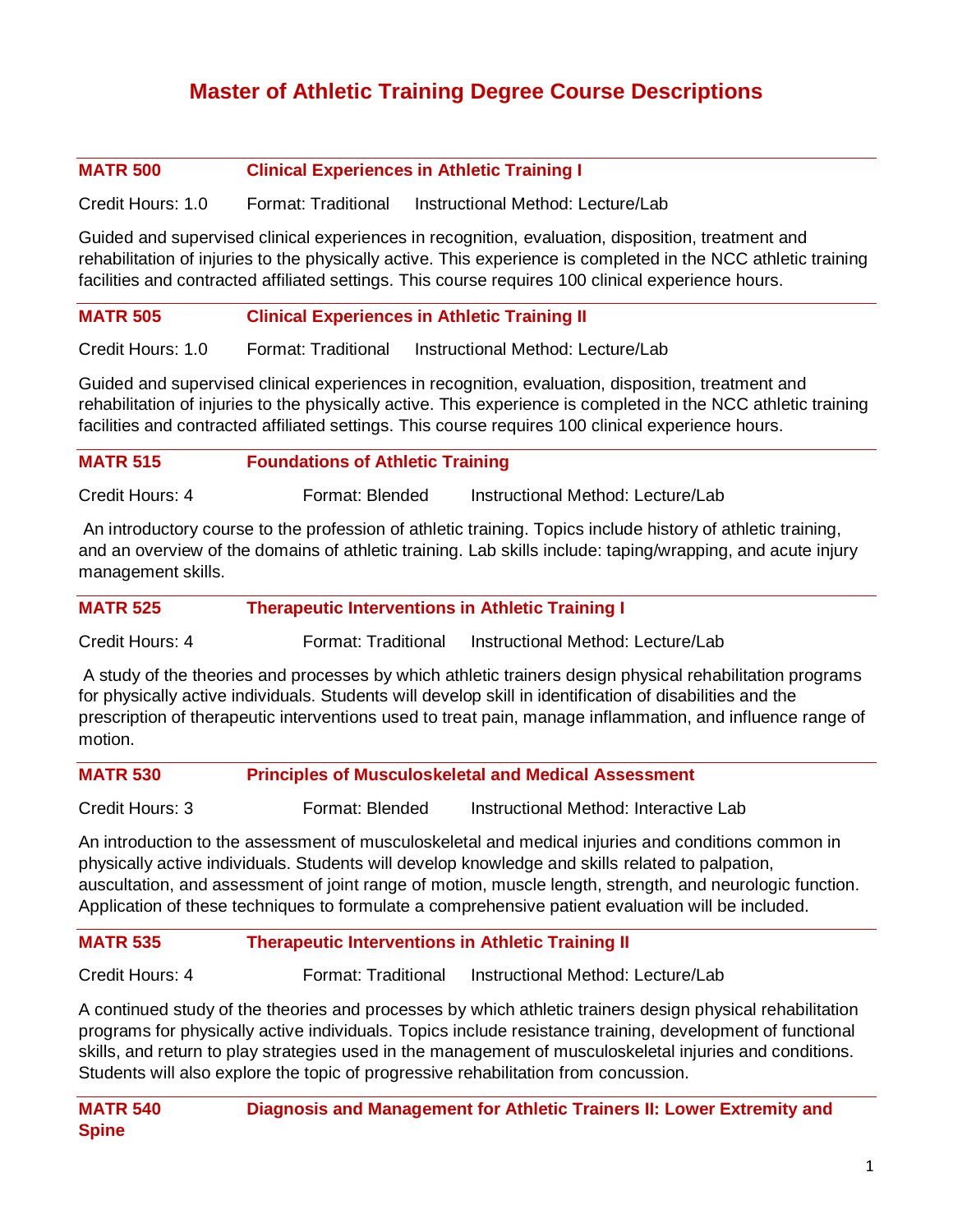Credit Hours: Format: Traditional Instructional Method: Lecture/Lab

A study of the anatomy, mechanism, etiology, pathology, evaluative techniques and initial management of injuries/conditions to the lower extremity and back. Concepts of evidence based practice will be incorporated throughout the course.

**MATR 541 Diagnosis and Management for Athletic Trainers I: Upper Extremity, Head, and Neck**

Credit Hours: 4 Format: Traditional Instructional Method: Lecture/Lab

A study of the anatomy, mechanism, etiology, pathology, evaluative techniques and initial management of injuries/conditions to the upper extremity, head, and neck. Concepts of evidence based practice will be incorporated throughout the course.

| <b>MATR 550</b> | <b>Medical Aspects of Athletic Training</b> |  |
|-----------------|---------------------------------------------|--|
|-----------------|---------------------------------------------|--|

Credit Hours: 4 Format: Traditional Instructional Method: Lecture/Lab

A study of the anatomy, mechanism, etiology, pathology, evaluative techniques and management of non-orthopedic conditions commonly experienced by physically active individuals. Topics include: skin conditions; systemic disease; conditions affecting the digestive system, the reproductive system, the endocrine system, the respiratory system and the cardiovascular system; and congenital conditions. Additional topics include pharmacologic and imaging strategies for management and diagnosis of conditions.

#### **MATR 551 Administration and Management in Athletic Training**

Credit Hours: 4 Format: Traditional Instructional Method: Interactive Group Activities

An examination of the methods and strategies in the planning, coordination and supervision of an athletic training program. Topics include professional development, leadership and ethics, program development and management, facility planning and management, record keeping/information management, insurance, legal issues, emergency planning and pre-participation examinations.

#### **MATR 600 Clinical Experiences in Athletic Training III**

Credit Hours: 1.0 Format: Traditional Instructional Method: Lecture/Lab

Guided and supervised clinical experiences in recognition, evaluation, disposition, treatment and rehabilitation of injuries to the physically active. This experience is completed in the NCC athletic training facilities and contracted affiliated settings. This course requires 100 clinical experience hours.

### **MATR 605 Clinical Experiences in Athletic Training IV**

Credit Hours: 2.0 Format: Traditional Instructional Method: Lecture/Lab

Guided and supervised clinical experiences in recognition, evaluation, disposition, treatment and rehabilitation of injuries to the physically active. This experience is completed in the NCC athletic training facilities and contracted affiliated settings. This course requires 200 clinical experience hours.

# **MATR 610 Clinical Experiences in Athletic Training V: Immersive Experience**

Credit Hours: 4.0 Format: Traditional Instructional Method: Lecture/Lab

Guided and supervised clinical experiences in recognition, evaluation, disposition, treatment and rehabilitation of injuries to the physically active. This experience is completed at an affiliated site for a